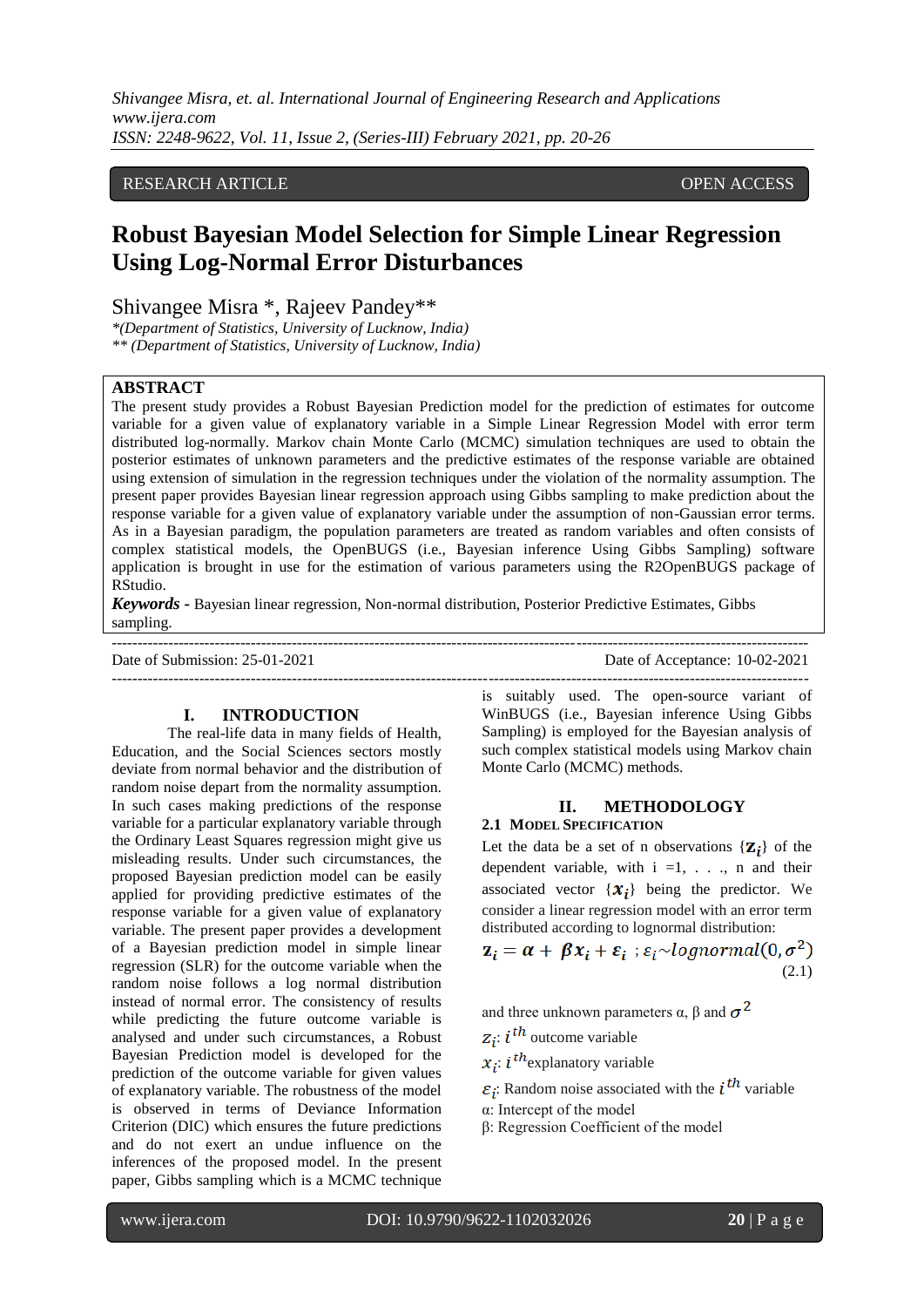#### **2.2 MODEL TRANSFORMATION**

As suggested by Zellner **[1]**, the response variable is transformed into a normal variable by using the natural log transformation considering  $y_i = \ln Z_i$  as the new transformed variable. Now, the transformed model is as follows:

$$
\mathbf{y}_i = \boldsymbol{\alpha} + \boldsymbol{\beta} \mathbf{x}_i + \boldsymbol{\varepsilon}_i ; \ \ \varepsilon_i \sim Normal(0, \sigma^2)
$$
\n(2.2)

## **2.3 BAYESIAN ANALYSIS**

In Bayesian paradigm, **Θ** is the unknown quantity. Since there is uncertainty about the parameter, it is regarded as a random variable and a probability distribution is assigned to it, called the Prior distribution. The posterior density function includes the prior information about **Θ** in terms of prior distribution and the information contained in the data via likelihood function. Its distribution function is obtained by the following Bayes formula:

$$
P(\Theta|data) = \frac{P(data|\Theta) \times P(\Theta)}{P(data)}.
$$
\n(2.3)

where,  $P(\Theta)$  is the prior distribution for the unknown parameter i.e., the strength of our belief about the parameters based on degree of belief. *P(data|* **Θ***)* is the distribution function of the observations given the prior belief. *P(data)* is the evidence. This is the probability of data as determined by summing (or integrating) across all possible values of Θ, weighted by how strongly we believe in the values of Θ. The *P(***Θ***|data)* is the Posterior distribution representing the posterior beliefs about the parameters.

#### **2.4 PRIOR SPECIFICATION**

The vague normal prior for the parameters  $\alpha$  and  $\beta$  and an inverse-gamma distribution on the variance  $\sigma^2$  were proposed by Spiegelhalter [2]. Thus, the prior specification for the model can be easily employed here as follows:

$$
\alpha \sim N(0,1000)
$$
  

$$
\beta \sim N(0,1000)
$$

 $\tau \sim gamma(0.001, 0.001); (\tau = \frac{1}{\sigma^2})$  with shape and rate parameters respectively. (2.4)

#### **2.5 BAYESIAN PREDICTION**

To estimate a future outcome value for a given pre-specified explanatory variable, the prediction in Bayesian framework for the  $(n + 1)$ <sup>th</sup> future response variable will involve the posterior knowledge of the parameters in the model, on clubbing the likelihood and the prior. These predictions are outcome values simulated from the posterior predictive distribution, which is the distribution of the unobserved (future) data given the set of observations of explanatory variable.

Let,  $\mathbf{y}_i$  \* (for i= n+1) be the next predicted outcome

variable for a given value of  $x_i$  \* (for i =n+1):

$$
y_i \ast = \alpha + \beta x_i \ast + \varepsilon_i \tag{2.5}
$$

This  $y_i$ <sup>\*</sup>, the value of future predicted outcome variable for a given value of explanatory variable  $x_i$ <sup>\*</sup>, for the  $(n+1<sup>th</sup>)$  observation is predicted using the simulation analysis.

#### **III. NUMERICAL ILLUSTRATION**

To demonstrate how to perform the analysis in R2Open BUGS package, the following real data set has been obtained from the Diabetes Care Centre, Lucknow.

The dataset considered consists of N=287 patients. There are 10 explanatory variables like Age, Gender, TC, TG, HDL, BMI etc. In the present study, the BMI is taken as a significant explanatory variable for predicting the Median Stiffness of Liver, the outcome variable.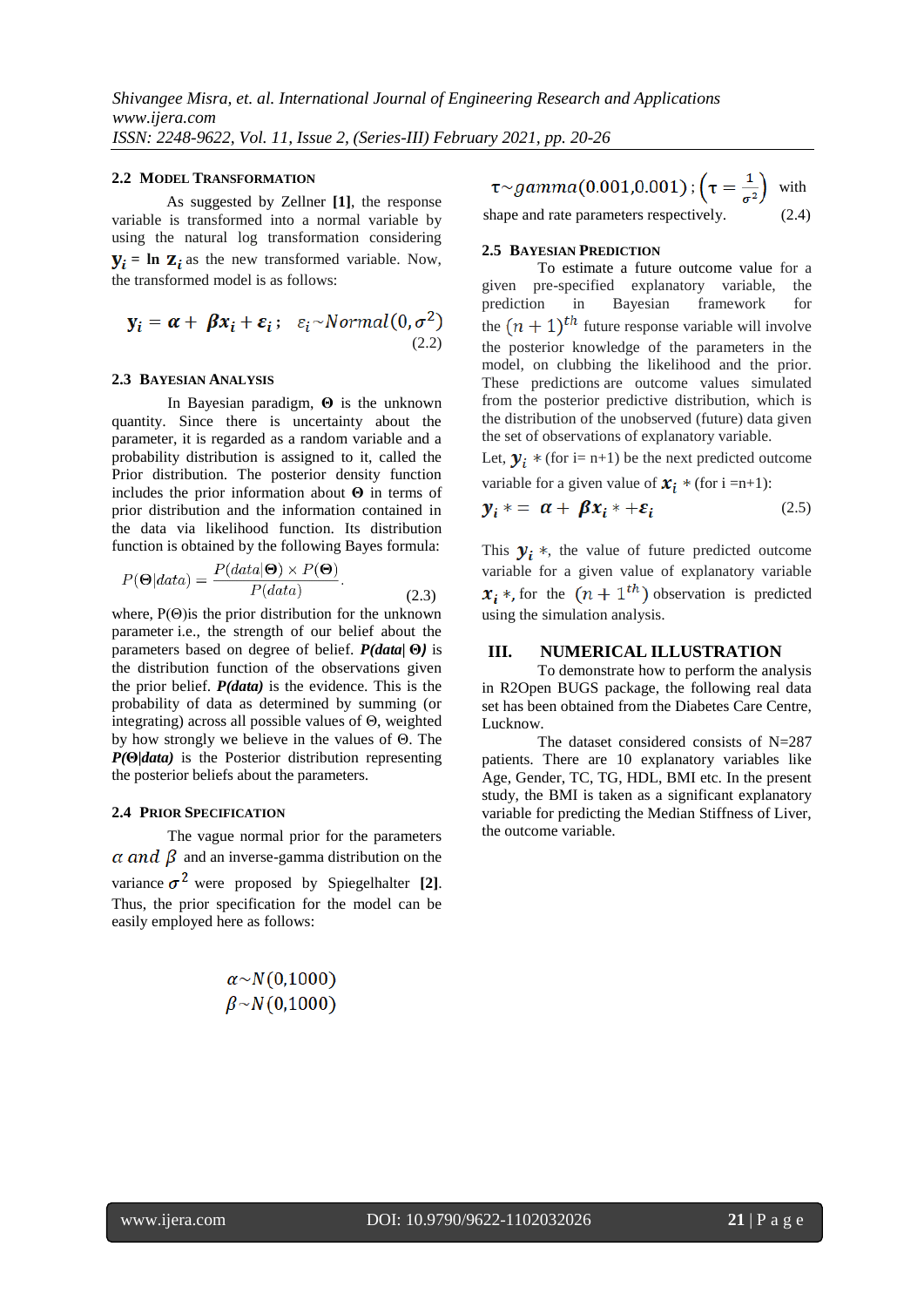| Sr.<br>No. | Age      | Gender   | ТC       | TG       | <b>HDL</b> | <b>LDL</b> | <b>VLDL</b> | BMI      | <b>HBA1C</b> | <b>Duration</b> | <b>Median</b><br><b>Stiffness</b> |
|------------|----------|----------|----------|----------|------------|------------|-------------|----------|--------------|-----------------|-----------------------------------|
|            | 20       | $\theta$ | 120.10   | 145.90   | 23.90      | 100.90     | 37.99       | 34.58    | 5.90         | 12.88           | 4.83                              |
| 2          | 21       | $\Omega$ | 150.61   | 215.89   | 120.34     | 210.34     | 44.49       | 27.39    | 10.10        | 15.87           | 13.58                             |
| 3          | 48       | $\Omega$ | 154.40   | 112.30   | 42.10      | 99.80      | 22.90       | 29.05    | 13.35        | 10.65           | 3.21                              |
| 4          | 51       |          | 187.81   | 218.15   | 58.24      | 107.95     | 51.19       | 27.40    | 10.08        | 12.91           | 4.84                              |
| 5          | 51       | $\theta$ | 178.51   | 188.46   | 59.28      | 96.08      | 45.60       | 26.88    | 9.53         | 9.49            | 3.40                              |
| 6          | 53       |          | 170.80   | 179.60   | 67.20      | 157.20     | 67.89       | 27.37    | 6.20         | 14.93           | 12.11                             |
| 7          | 51       | $\Omega$ | 182.18   | 200.18   | 58.87      | 100.76     | 42.50       | 27.09    | 9.75         | 10.04           | 3.81                              |
| $\cdots$   | $\cdots$ | $\cdots$ | $\cdots$ | $\cdots$ | $\cdots$   | $\cdots$   | $\cdots$    | $\cdots$ | $\cdots$     | $\cdots$        | $\cdots$                          |
| $\cdots$   | $\cdots$ | $\cdots$ | $\cdots$ | $\cdots$ | $\cdots$   | $\cdots$   | $\cdots$    | $\cdots$ | $\cdots$     | $\cdots$        | $\cdots$                          |
| $\cdots$   | $\cdots$ | $\cdots$ | $\cdots$ | $\cdots$ | $\cdots$   | $\cdots$   | $\cdots$    | $\cdots$ | $\cdots$     | $\cdots$        | $\cdots$                          |
| 287        | 18       | $\theta$ | 129.71   | 127.33   | 36.78      | 121.78     | 43.04       | 25.34    | 13.20        | 13.28           | 15.65                             |

|  |  | <b>Table 1:</b> Numerical Illustration |
|--|--|----------------------------------------|
|--|--|----------------------------------------|

#### **3.1 SUMMARY STATISTICS OF THE DATASET**

The following output is generated in RStudio for all the variables.

**Table 2**: Summary statistics of the dataset

|                                   | Min      | 1 <sup>st</sup> Quantile | <b>Median</b> | <b>Mean</b> | $3rd$ Quantile | <b>Max</b> |
|-----------------------------------|----------|--------------------------|---------------|-------------|----------------|------------|
| Age                               | 18.05    | 36.15                    | 51.45         | 46.96       | 54.00          | 91.00      |
| Gender                            | $\theta$ | 0                        | $\Omega$      | 0.39        |                |            |
| TC                                | 36.00    | 144.80                   | 180.00        | 175.30      | 187.80         | 376.40     |
| TG                                | 40.00    | 161.50                   | 199.00        | 195.50      | 216.80         | 511.30     |
| <b>HDL</b>                        | 23.90    | 53.63                    | 59.02         | 78.97       | 100.75         | 210.92     |
| <b>LDL</b>                        | 26.48    | 100.83                   | 115.79        | 138.68      | 185.59         | 311.20     |
| VLDL                              | 15.68    | 36.94                    | 43.34         | 49.68       | 47.64          | 185.49     |
| BMI                               | 17.68    | 25.98                    | 27.14         | 27.03       | 28.09          | 39.21      |
| <b>HB1AC</b>                      | 5.00     | 7.50                     | 9.55          | 9.27        | 10.02          | 16.40      |
| <b>Duration</b>                   | 1.00     | 9.68                     | 11.38         | 10.99       | 13.30          | 17.00      |
| <b>Median</b><br><b>Stiffness</b> | 3.21     | 3.64                     | 5.37          | 7.156       | 0.15           | 16.60      |

#### **3.2 PLOTTING THE DISTRIBUTION OF THE RESPONSE VARIABLE**

The following figure illustrates empirical density plot of the outcome variable (before log transformation) and its cumulative distribution.



**Fig. 1**: Empirical and Cumulative Distribution plot of the Response variable

The plot of the response variable (Median stiffness) is highly positively skewed and resembles

with a lognormal distribution. Furthermore, the betterment of fit of the response variable under the non-normality assumption for the error terms of the model (2.1) is computed. The table below illustrates goodness of fit test using Scipy library of Python.

**Table 3**: Distributions listed by betterment of fit

| <b>Distribution</b> | chi square |
|---------------------|------------|
| lognorm             | 29.651     |
| invgauss            | 33.005     |
| weibull min         | 41.827     |
| gamma               | 44.430     |
| pearson3            | 68.484     |
| expon               | 81.620     |
| beta                | 138.834    |
| triang              | 191.483    |
| weibull max         | 237.978    |
| norm                | 361.013    |
| uniform             | 363.129    |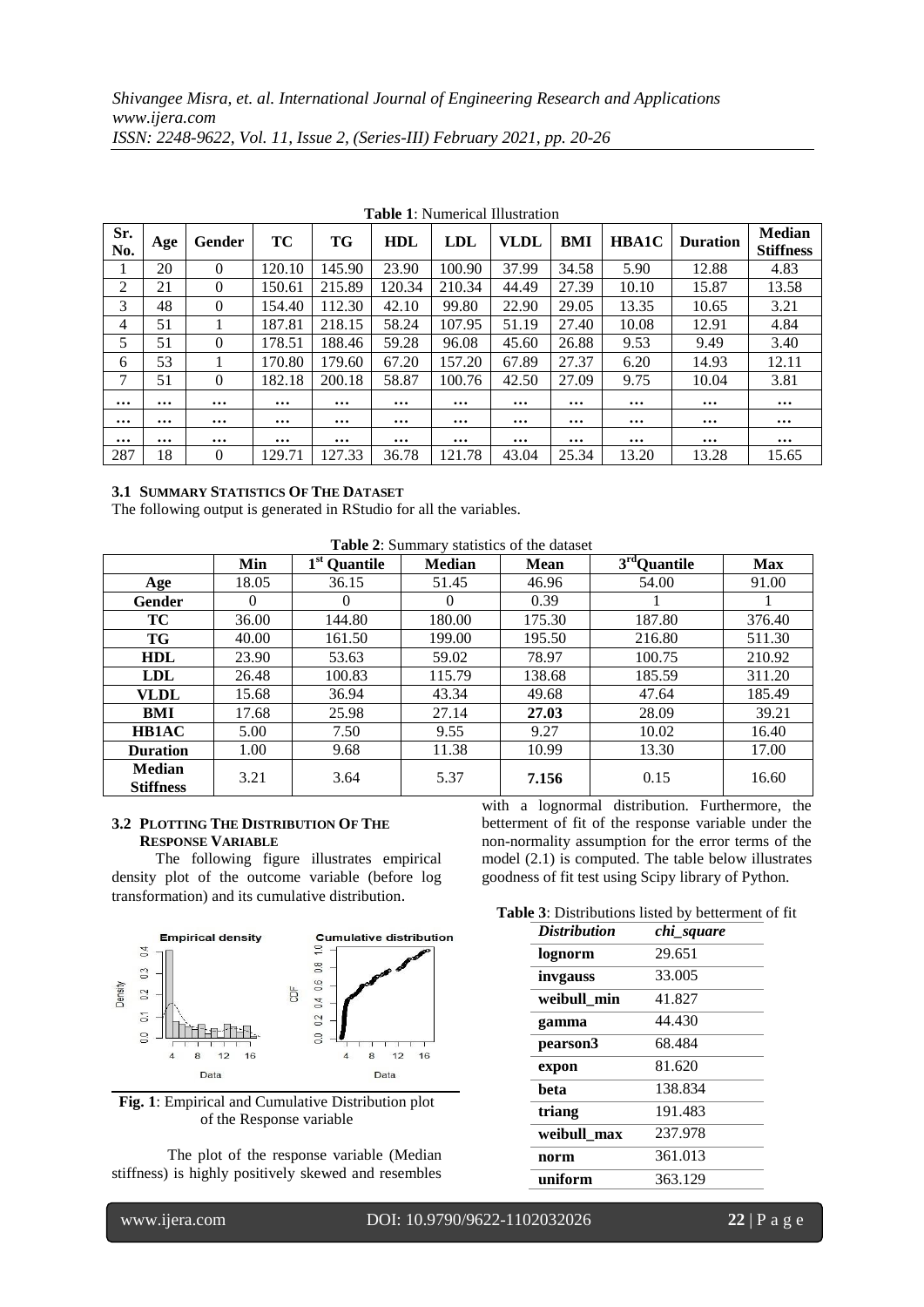From this finding, it is evident that the log normal is observed to be of best fit with the least chi square value 29.65 as compared with the normal distribution having chi square value as 361.01. Thus, it clearly indicates the model contains errors distributed log-normally.

## **IV. SIMULATION PROCEDURE**

 The RStudio, an integrated development environment (IDE) for R, a programming language for statistical computing and graphics is employed for the executions of functions interactively. As suggested by Edward Greenberg **[3]**, the Bayesian Analysis with the help of OpenBUGS (Bayesian inference Using Gibbs Sampling), a popular software for analyzing complex statistical models using MCMC methods is employed. Here, we propose R2OpenBUGS package recommended by Gelman et al. **[4]** for the robust prediction for the model (2.5) under the violation of normality assumption.

A BUGS model using the prior specification  $(2.4)$  and the regression model  $(2.2)$ , the transformed model is set up in R using OpenBUGS software and the following analysis has been obtained.

## **4.1 SUMMARY STATISTICS OF THE BUGS MODEL**

The following output table shows the posterior mean and standard deviation, a set of five quantiles for the parameters of the model, the Deviance Information Criterion (DIC) and the effective number of parameters (pD). The thinning interval is unity and three chains each of 9900 sample size are performed for 10000 iterations. For each parameter, the respective convergence diagnostics, i.e., Rhat is also computed.

Table 4: Posterior estimates and the convergence diagnostics of the narameters

|               | chagnostics of the parameters |       |       |        |         |         |  |
|---------------|-------------------------------|-------|-------|--------|---------|---------|--|
|               | Mean                          | ε₫    | 25%   | 50%    | 97.5%   | Rhat    |  |
| alpha         | 1.810                         | 0.032 | 1.789 | 1.810  | 1.874   | 1.00094 |  |
| beta          | 0.035                         | 0.011 | 0.027 | 0.035  | 0.058   | 1.00092 |  |
| sigma         | 0.544                         | 0.023 | 0.528 | 0.543  | 0.591   | 1.001   |  |
| Deviance      | 464.806                       | 2.465 | 463   | 464.20 | 471.102 | 1.001   |  |
| $pD=3$        |                               |       |       |        |         |         |  |
| $DIC = 467.8$ |                               |       |       |        |         |         |  |

It is hereby observed that the potential scale reduction factor i.e., Rhat converges to unity indicating that the marginal behavior of the chain is sufficiently close to stationarity.

#### **4.2 TRACE PLOTS AND DENSITY PLOTS OF POSTERIOR DISTRIBUTION**

**4.2.1** The following output is generated within the CODA **[5]**, a designed package for R to take BUGS output as input.

*Number of chains= 3 (green, red, blue)*



**Fig. 2**: Trace plots of the parameters

The above figure illustrates that on convergence to its stationary distribution, the obtained Markov chain typically looks like a random scatter about some stable mean value.

**4.2.2** The following figure shows the plots of posterior densities of the parameters involved for each of the three chains. (generated using the CODA package with 1000 iterations)





It is observed from the Fig. 3 that the posterior estimates of the parameters are almost normally distributed.

## **4.3 PREDICTION SUMMARY**

The simulation-based estimate of the predictive value of the outcome variable is obtained. The resulting predicted value of the future outcome variable is computed for a particular value of BMI as the  $(n+1)$ <sup>ths</sup> value in the dataset. As the first case, the natural log of the Median Liver Stiffness (outcome variable) comes out to be 1.7303 for the given value of BMI as 25. The 95% credible intervals of the predicted mean value (1.65, 1.81) and predicted value (0.62, 2.79) for the given value of BMI = 25 are also obtained by simulation in R. Similarly, we can generate predictive mean values and predicted values of Median Liver Stiffness for any value of BMI.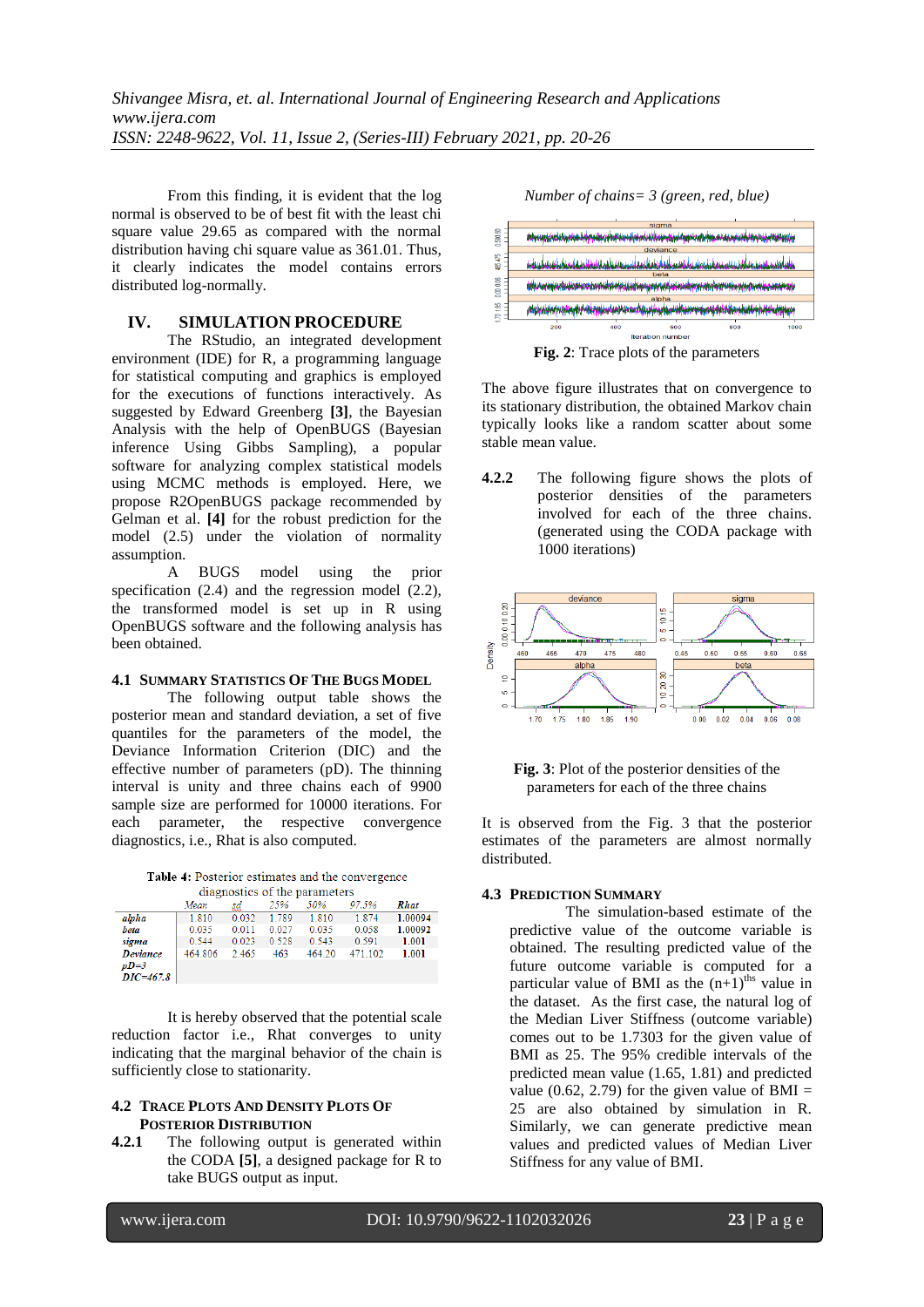*Shivangee Misra, et. al. International Journal of Engineering Research and Applications www.ijera.com ISSN: 2248-9622, Vol. 11, Issue 2, (Series-III) February 2021, pp. 20-26*

## **V. SIMULATION STUDY**

Computational algorithms of MCMC method are employed for obtaining numeric results. The Gibbs sampler **[6]** is one of the most widely used algorithms for simulating Markov chains. Thus, here, we perform Gibbs sampling using R2OpenBUGS package in R, a class of sampling algorithms in MCMC method and run an MCMC simulation to get estimates for the desired unknown parameters. The Deviance Information Criterion (DIC) **[7]** is the posterior mean of deviance plus the pD, the estimated effective number of parameters in the posterior distribution. Also, the potential scale reduction factor Rhat, indicates a good mixing of the three chains and thus approximate convergence gives the estimate of expected predicted error. The predicted value for the future outcome variable has been also obtained by extending the simulation of the model and accordingly, DIC for the model is also worked out. Further, Bayesian HPD credible interval, with probability 0.95 has been also computed for the estimates.

# **VI. INFERENCE FROM THE BUGS MODEL**

## **6.1 THE POSTERIOR ESTIMATES AND THE CORRESPONDING HPD INTERVAL OF THE PARAMETERS**

The number of chains to be run (n.chain  $=$ 3) and the number of iterations (n.iter  $= 10000$ ) for each chain are specified. For each parameter, the summary statistics such as mean, standard deviation, its quantiles and convergence diagnostics are obtained.

Deviance is the general measure of model adequacy. In most of the situations, many authors have suggested using the posterior mean deviance D = E[D] as a measure of fit. In our model the posterior mean deviance comes out to be 464.8

**Table 5**: Posterior estimates and the Highest Posterior Density Interval of the parameters

|          | Mean    | sd    | 25%   | 50%   | 97.5%   | Rhat    | $HPD$ Interval $(0.95)$ |
|----------|---------|-------|-------|-------|---------|---------|-------------------------|
| alpha    | 1.810   | 0.032 | 1.789 | 1.810 | 1.874   | 1.00094 | (1.74, 1.86)            |
| beta     | 0.035   | 0.011 | 0.027 | 0.035 | 0.058   | 1.00092 | (0.012, 0.05)           |
| sigma    | 0.544   | 0.023 | 0.528 | 0.543 | 0.591   | 1.001   | (0.498, 0.588)          |
| Deviance | 464.806 | 2.465 | 463   | 464.2 | 471.102 | .001    | (461.8, 469.6)          |
| $pD=3$   |         |       |       |       |         |         |                         |

*DIC=467.8*

*Thinning interval = 1, Sample size per chain = 9900*

From this table the posterior estimates of alpha, beta and sigma are as follows: **alpha= 1.81 (0.03), beta= 0.03 (0.01) and sigma= 0.54 (0.02)**

Highest Posterior Density interval (HPD) **[8]** is also computed and comes out to be the shortest interval among all the Bayesian credible intervals. It clearly indicates that the posterior estimates of alpha, beta, sigma obtained from Table 4 are highly supported in terms of the Highest Posterior Density interval (HPD) with Bayesian Credibility.

## **6.2 POSTERIOR DENSITIES OF THE PARAMETERS**

Posterior density of the parameter helps to draw inferences of unknown quantity of interest. The simulation is performed and the resulting posterior density plots of the parameters alpha, beta and sigma are as follows:







#### **Fig 4**: Plots of the posterior densities of the parameters alpha, beta and sigma.

Posterior density estimates of the parameters alpha, beta, sigma resemble that of a normal distribution with the red dotted line representing the mean of the respective distributions.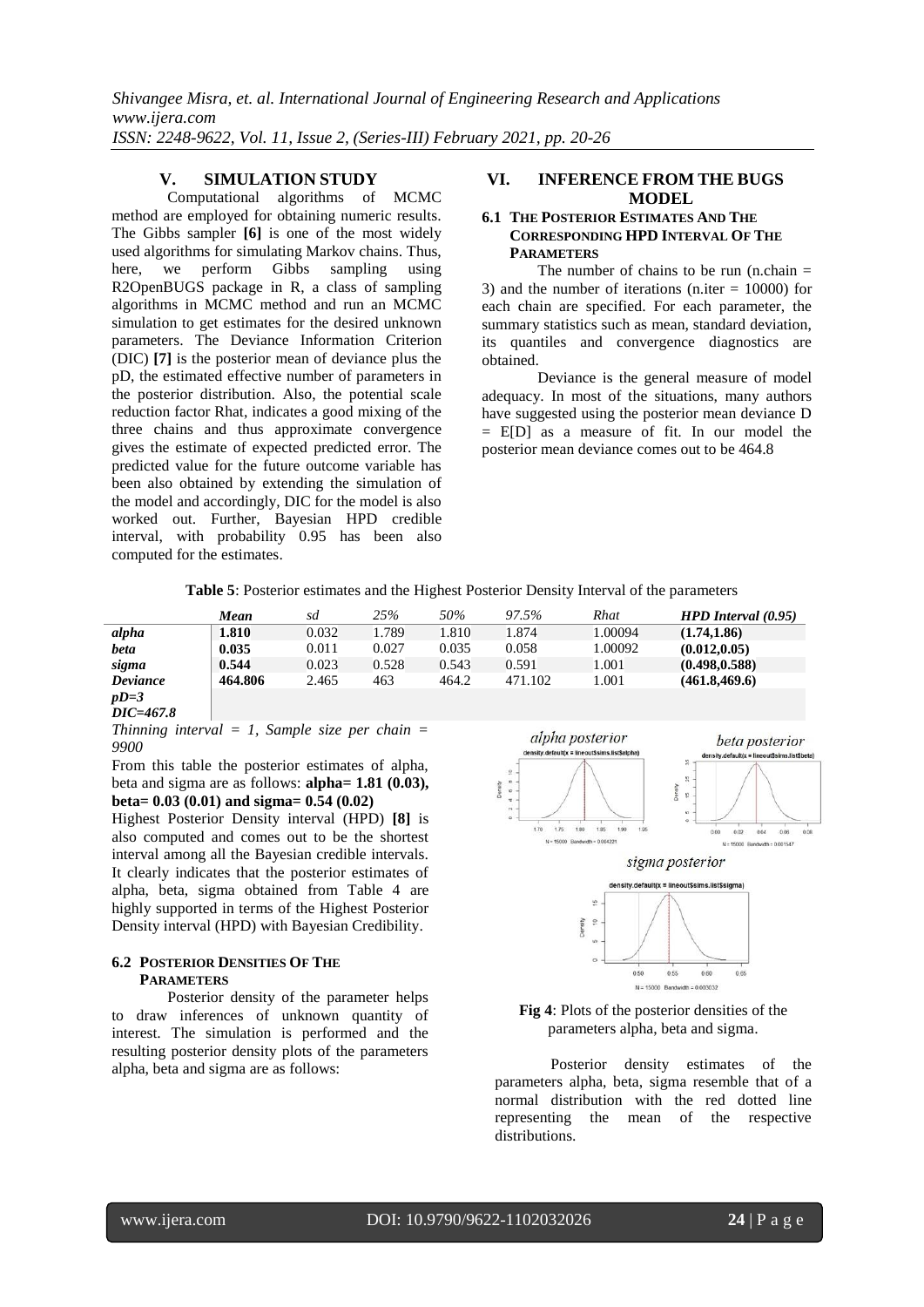## **6.3 PREDICTED VALUE OF OUTCOME VARIABLE (MEDIAN LIVER STIFFNESS) FOR GIVEN VALUES OF EXPLANATORY VARIABLE (BMI)**

Different values are taken for BMI =25, 26, 26.8, 27 and independent prediction of future outcome value y\* are obtained for each value of BMI. After every prediction, the dataset is revised and the associated DIC's are calculated for the model.

**Table 6**: Predicted values of Median Stiffness for different values of BMI with their respective

DIC's

| <b>PREDICTED</b><br>VALUE OF<br><b>MEDIAN</b><br><b>STIFFNESS</b><br>$(\mathbf{z}_i)$ | <b>PREDICTED</b><br>VALUE<br>$V_i$ *<br>(95% Credible<br><b>Interval</b> ) |      | <b>EXPECTED</b><br><b>PREDICTIVE</b><br><b>ERROR</b><br>(DIC) | <b>MEAN</b><br>(95% Credible<br><b>Interval</b> ) |  |
|---------------------------------------------------------------------------------------|----------------------------------------------------------------------------|------|---------------------------------------------------------------|---------------------------------------------------|--|
| 5.642                                                                                 | 1.730                                                                      | 25   | 467.8                                                         | 1.735                                             |  |
|                                                                                       | (0.622, 2.795)                                                             |      |                                                               | (1.65, 1.81)                                      |  |
| 5.856                                                                                 | 1.767                                                                      | 26   | 467.8                                                         | 1.772                                             |  |
|                                                                                       | (0.669, 2.836)                                                             |      |                                                               | (1.705, 1.84)                                     |  |
| 6.032                                                                                 | 1.797                                                                      | 26.8 | 467.8                                                         | 1.802                                             |  |
|                                                                                       | (0.697, 2.867)                                                             |      |                                                               | (1.739, 1.866)                                    |  |
| 6.073                                                                                 | 1.804                                                                      | 27   | 467.8                                                         | 1.809                                             |  |
|                                                                                       | (0.703, 2.875)                                                             |      |                                                               | (1.747, 1.874)                                    |  |

From the above table, we observe that the DIC remains constant which signifies model accuracy and the model stands out to be appropriate for further prediction. It will not be out of place to mention here that the Model is Robust in terms of DIC.

## **6.4 POSTERIOR PREDICTIVE PLOTS**

**6.4.1** The posterior predictive distribution **[9]** of the outcome variable using simulation is computed.





The above figure indicates that the posterior predictive plot of the outcome variable is approximately a normal distribution where the red dotted line indicates the mean of the distribution.

**6.4.2** The underlying plot illustrates the predictive density plot of the mean of the predicted distribution taking  $N = 2160000$ 



**Fig. 6**: Posterior predictive distribution plot of the mean of predicted distribution.

**6.4.3** For the robustness of the model, posterior predictive density of the outcome variable for different values of explanatory variable (BMI) as 25, 26, 26.8, 27 is shown below.



**Fig. 7**: Posterior predictive distribution plots of response variable for different values of explanatory variable

From the above plot, we observe that each distribution plot is almost same which shows the model is robust with respect to DIC.

# **VII. CONCLUSION**

DIC is a hierarchical modelling generalization of the Akaike information criterion (AIC). Thus, a Bayesian Simple linear regression model is developed under the violation of normality assumptions for the error terms. The outcome variable "Median Stiffness of the liver" is predicted for different values of given explanatory variable "BMI" in this case. Since the DIC of the Bayesian model remains constant and does not increase throughout while predicting the Median Stiffness for any other value of BMI, it clearly indicates model accuracy and shows the robustness of the model in terms of DIC. Thus, the proposed Bayesian prediction model is recommended for the prediction of an outcome